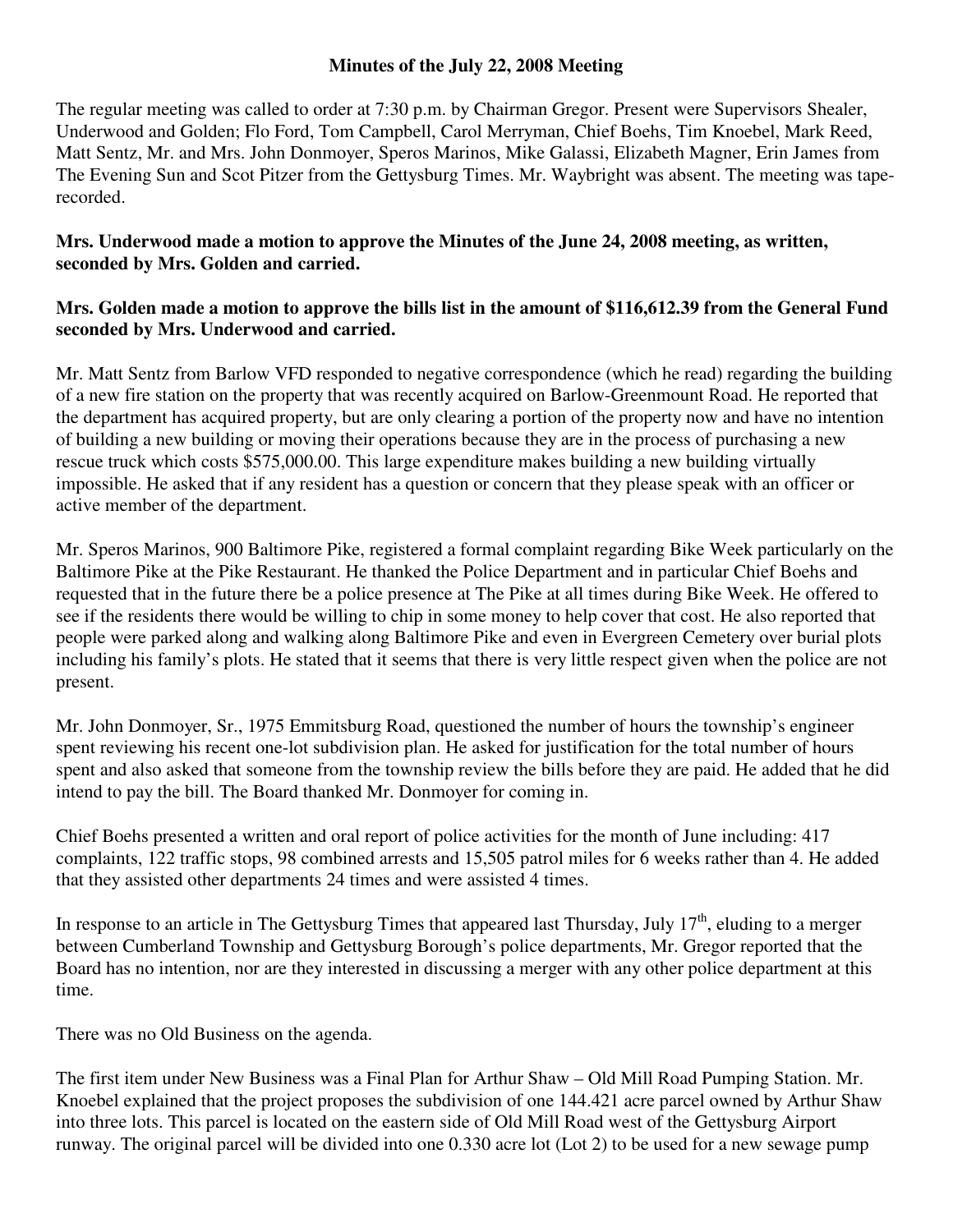station which will ultimately be dedicated to the Cumberland Township Authority, one 124.437 acre lot (Lot 1) to be used for future development by  $S \& A$  Homes and one 19.954 acre lot (Lot 3) to remain in the possession of Arthur Shaw. Additionally, this subdivision proposes the dedication of the ultimate right-of-way width of 60 feet (30 feet from centerline) of Old Mill Road to Cumberland Township. The subject parcel is located in a Residential Zoning district. He added that the Planning Commission has recommended approval of the plan, a Resolution has been prepared and they are asking for one waiver to Section 401.4.D to allow development within 50' of an identified wetland or water body. The plan is being reviewed under the prior SALDO. **Mrs. Underwood made a motion to grant the waiver request to Section 401.4.D seconded by Mr. Shealer and carried. Mr. Shealer made a motion seconded by Mrs. Golden and carried to adopt Resolution 08-12 Final Plan Approval for the Arthur Shaw – Old Mill Road Pump Station Subdivision Plan.** 

Chairman Gregor reported that the township has received three requests for bond reductions and he asked Mr. Knoebel to speak to them.

Mr. Knoebel reported that a request has been received for a reduction of the financial security being held for the Joseph Tripi Subdivision on Pumping Station Road. A report from KPI, dated July 21, 2008, states that \$32,771.00 is currently being held and recommends that \$10,083.00 be retained. This would result in a reduction of \$22,688.00. **Mr. Shealer made a motion to approve the bond reduction for Joseph Tripi Subdivision, in the amount of \$22,688.00, retaining \$10,083.00, seconded by Mrs. Underwood and carried.** 

Mr. Knoebel reported that the next request is from Woodhaven Building and Development for Cumberland Village, Phase 1A, requisition no. 8. A report from KPI, dated July 21, 2008, states that \$511,296.50 is currently being held and recommends that \$466,114.00 be retained. This would result in a reduction of \$45,182.50. **Mrs. Underwood made a motion to approve the bond reduction for Cumberland Village, Phase 1A, in the amount of \$45,182.50, retaining \$466,114.00, seconded by Mrs. Golden and carried.** 

Mr. Knoebel reported that the last request is from Summit Partners, LLC for Cambridge Crossing, Phase 1, requisition no.4. Mr. Knoebel also reported that there is a major discrepancy in this request because a substantial amount of paving was put down that was not in compliance with the approved mix design and he expects the developer to contact him about that. A report from KPI, dated July 21, 2008, states that \$274,803.08 is currently being held and recommends that \$231,376.40.00 be retained. This would result in a reduction of \$43,426.68 **Mr. Shealer made a motion to approve the bond reduction for Cambridge Crossing, Phase 1, in the amount of \$43,426.68, retaining \$231,376.40, seconded by Mrs. Underwood and carried.** Mr. Knoebel also reported that their letter also contains a couple of items that are still needed and it is not likely that any further reductions will be made until that information is received and that the solicitor had brought it to his attention that the developer has not yet filed anything for recording nullifying Phase 2 and Phase 3 plans that were previously recorded and subsequently withdrawn. They will mention that to the developer.

Chairman Gregor reported that the township has seven requests for extensions on their agenda. Solicitor Tom Campbell addressed the request for extension. Mr. Campbell explained that the Municipalities Planning Code requires the township to take action on a plan within 90 days. This prohibits the township from just taking no action on a plan that they do not like. He added that with all of the reviews and revisions there are times that a plan is not ready for an approval within 90 days so the developer may come to the township and request an extension. The risk to the township is that if they do not take action within the 90 days, the developer gets a deemed approval. He added that in order to deny a plan the plan must contain defects as it pertains to the township's Subdivision and Land Development Ordinance. As long as plans are moving forward, even if it is very slowly, the requests are usually granted. He added that the Board will have to depend on their engineer to determine if plans are moving forward and the township can grant the extension for a shorter period of time if they want to. Mr. Knoebel recommended that all of the requests be granted and briefly explained what each plan is waiting for or working towards for their approval. **Mrs. Golden made a motion seconded by Mrs.**